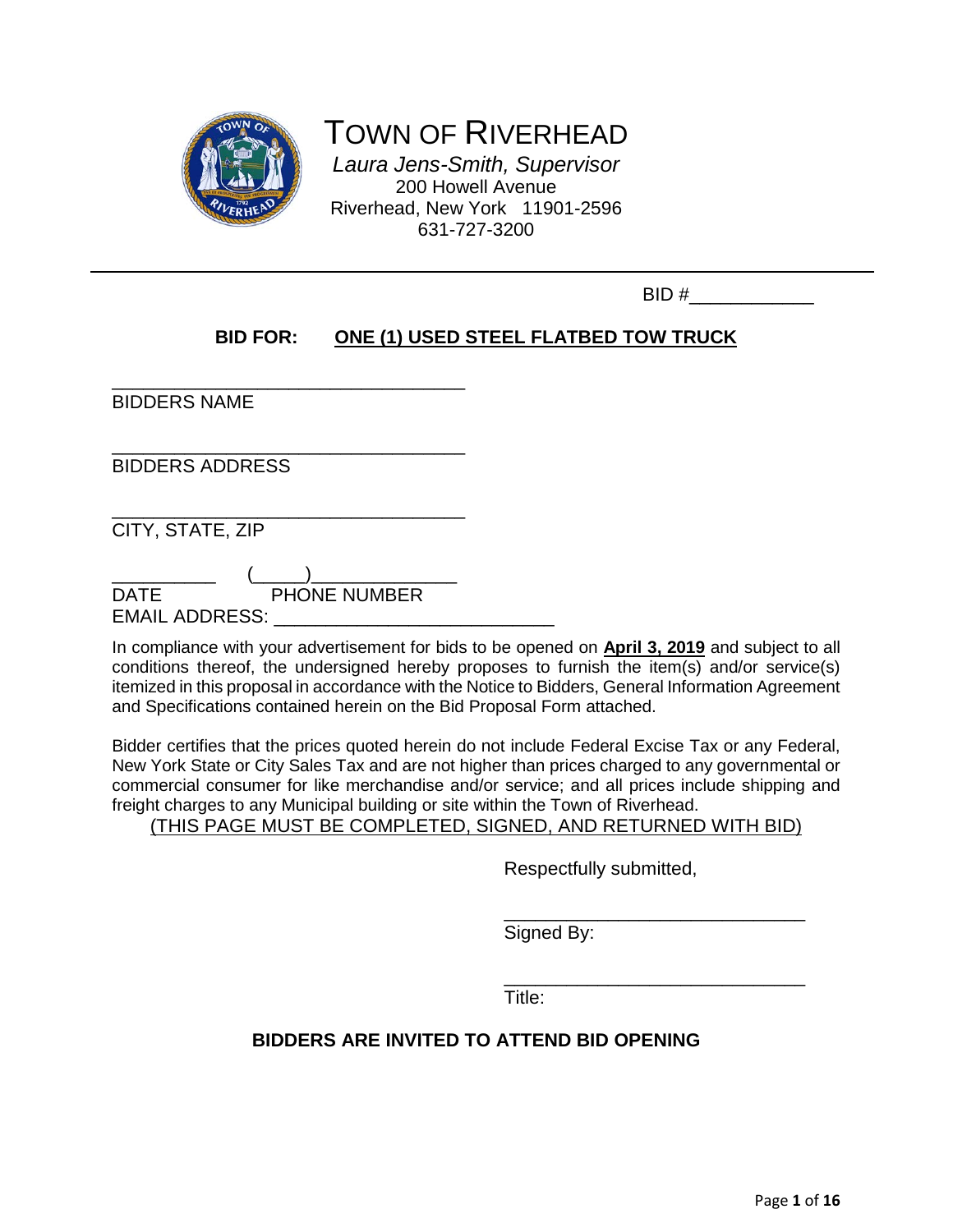## **TOWN OF RIVERHEAD NOTICE TO BIDDERS**

Sealed bids for **"ONE (1) USED STEEL FLATBED TOW TRUCK"** for the Town Municipal Garage will be received by the Office of the Town Clerk at Riverhead Town Hall, 200 Howell Avenue, Riverhead, New York on or before **11:00 am on April 3, 2019**, at which time they will be publicly opened and read aloud.

Specifications and guidelines for submission of bids are available on the Town website at [www.townofriverheadny.gov,](http://www.townofriverheadny.gov/) click on "Bid Requests" beginning **March 14, 2019**.

All bids must be submitted on the bid form provided. Any and all exceptions to the Specifications must be listed on a separate sheet of paper, bearing the designation "**EXCEPTIONS TO THE SPECIFICATIONS**" and be attached to the bid form.

All bids must be submitted to the Town Clerk's Office, at the address stated above, in a sealed envelope clearly marked "**ONE (1) USED STEEL FLATBED TOW TRUCK**" for the Town Municipal Garage. Proposals must be received by the Office of the Town Clerk by no later than **11:00 am on April 3, 2019**.

Please take notice that the Town Board reserves the right to reject in whole or in part any or all bids, waive any informality in the bids, and accept the bid which is deemed most favorable in the interest of the Town of Riverhead. The Town Board will use its discretion to make judgmental determination as to its best estimate of the lowest bidder. Note: Bid responses must be delivered to the Office of the Town Clerk at the address above. The Town may decline to accept, deem untimely, and/or reject any bid response/proposal that is not delivered to the Office of the Town Clerk.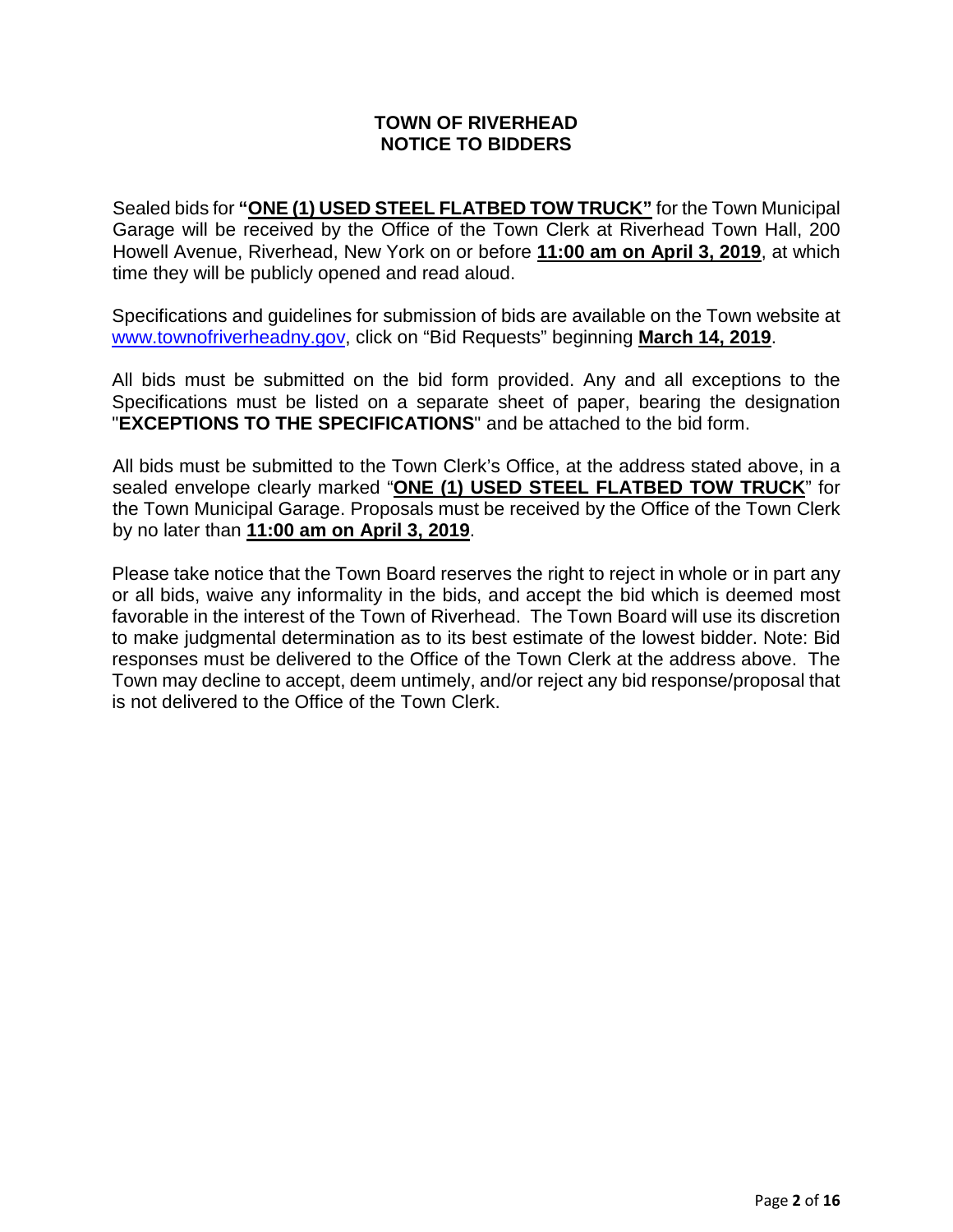#### **TOWN OF RIVERHEAD BID SPECIFICATION**

## **ONE (1) USED STEEL FLATBED TOW TRUCK**

## **I. General Description**

The Municipal Garage is seeking **(1) USED STEEL FLATBED TOW TRUCK**. While the Town of Riverhead Municipal Garage is requesting pricing and availability of a used steel flatbed, the Municipal Garage will consider and accept an equivalent steel flatbed tow truck that meets the general description above and vehicle requirements set forth under heading "III". In addition to the above, the mention in the specifications of any unit, component or equipment by brand name and/or model is meant to convey to the potential bidder the type and quality of the product required and desired by the Town. Any unit, component or equipment which is of equal type and quality may be considered as such and may be acceptable to the Municipal Garage, upon agreement by the Municipal Garage to that fact. The decision of the Municipal Garage however, in such circumstance, is final.

The Municipal Garage will accept delivery at 1412 Route 58, Riverhead, NY.

The steel flatbed tow truck shall meet or exceed the construction and specifications set forth below. All equipment furnished as standard by the manufacturer shall be included, if not stated in the written specifications. Special items needed to bring the truck up to specifications shall be accepted only if they are the manufacturers regular or approved factory options. Any deviations from the written specifications shown in the bid specifications shall be noted on the form titled "**EXCEPTIONS TO BID SPECIFICATIONS"** annexed to the specifications. In order to receive full consideration, bids must fully follow the specifications described more fully below and the notice to bidders.

## **II. General Requirements**

**Bids**: Unless prices and all information requested are complete, bid may be disregarded and given no consideration. All prices and bids must be in ink or typewritten. No pencil figures or erasures are permitted. Mistakes may be crossed out and corrections inserted adjacent thereto and must be initialed in ink by person signing the bid. All bids must be signed with the firm's name and by a responsible officer or employee.

**Submission of Bids**: Each bid must be submitted on the prescribed form in a sealed envelope clearly marked "**ONE (1) USED STEEL FLATBED TOW TRUCK**" and filed with the Town Clerk of the Town of Riverhead at Town Hall, 200 Howell Avenue, Riverhead, New York on or before **11:00 am on April 3, 2019** at which time they will be publicly opened and read aloud.

Information must be furnished complete in compliance with the terms, conditions, and provisions of the bid specifications. The information requested and the manner of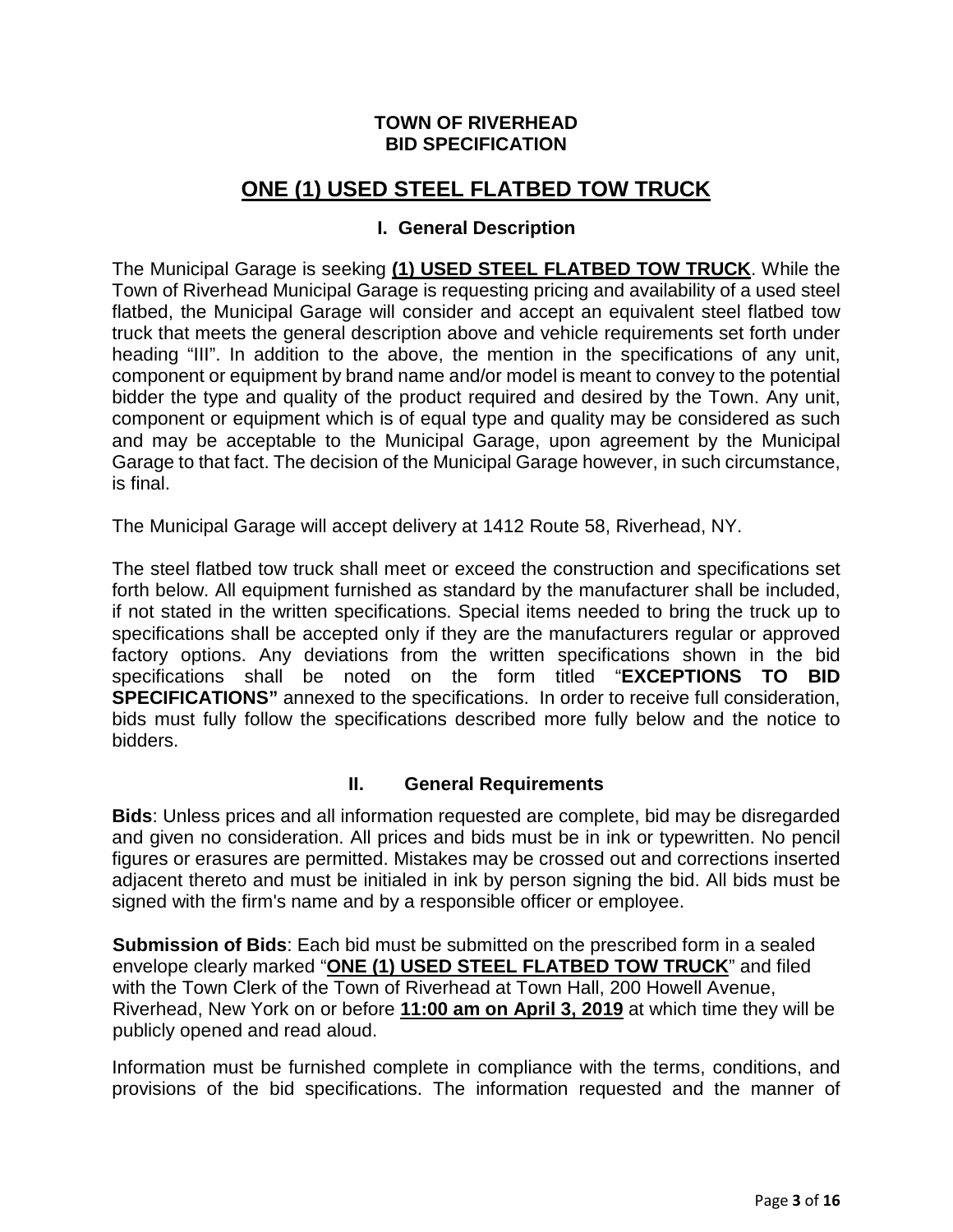submission are essential to permit prompt evaluation of all bids on a fair and uniform basis. Accordingly, the Town reserves the right to declare as non-responsive and reject any bid in which material information requested is not furnished or where indirect or incomplete answers or information is provided. Bids shall be for the total net price including all applicable taxes and charges, delivered F.O.B., Town of Riverhead.

Bids and modifications or corrections thereof received after the closing time specified will not be considered. Note, no telephone, e-mail or facsimile of bids will be accepted. If a photocopy is to be submitted, it must be signed in original, in ink.

The Town reserves the right to accept and/or reject any and all bids and waive and formalities in the bidding procedures to the extent permitted by law and make the award as may be deemed in the best interest of the Town.

## **III. Vehicle Requirements/Specifications**

The Town of Riverhead is requesting pricing and availability of **ONE (1) USED STEEL FLATBED TOW TRUCK** for use by the Municipal Garage.

**Note, in addition to the specifications set forth below, vehicle must be in good repair, condition and working order with only ordinary wear and tear from proper use and no rust/rot of exterior of truck. In addition, the truck and all components must be fully operational, road worthy and capable of passing a truck inspection by the State of New York**.

The truck must include all major standard equipment for the make and model, together with such additional specifications listed below:

- Warranty on Chassis/Engine/Transmission-minimum one year, preferable three years
- Less than 200,000 miles on engine
- **Air Ride Suspension System**
- **Standard Radio (AM/FM)**
- Fuel Type: Diesel
- Axles: 4x2
- Rear Axles: RWD
- Wheelbase: 158.0-260.0
- Brake Type: Hydraulic
- Drive Train: 4x2
- **Engine Manufacture:** Cummins
- Engine Size: 6.7
- 19501-26000
- **Transmission Type:** Automatic
- Upfit Body Type: Car Carrier, 21' deck with rear wheel lift
- Tires: 225/70R 19.5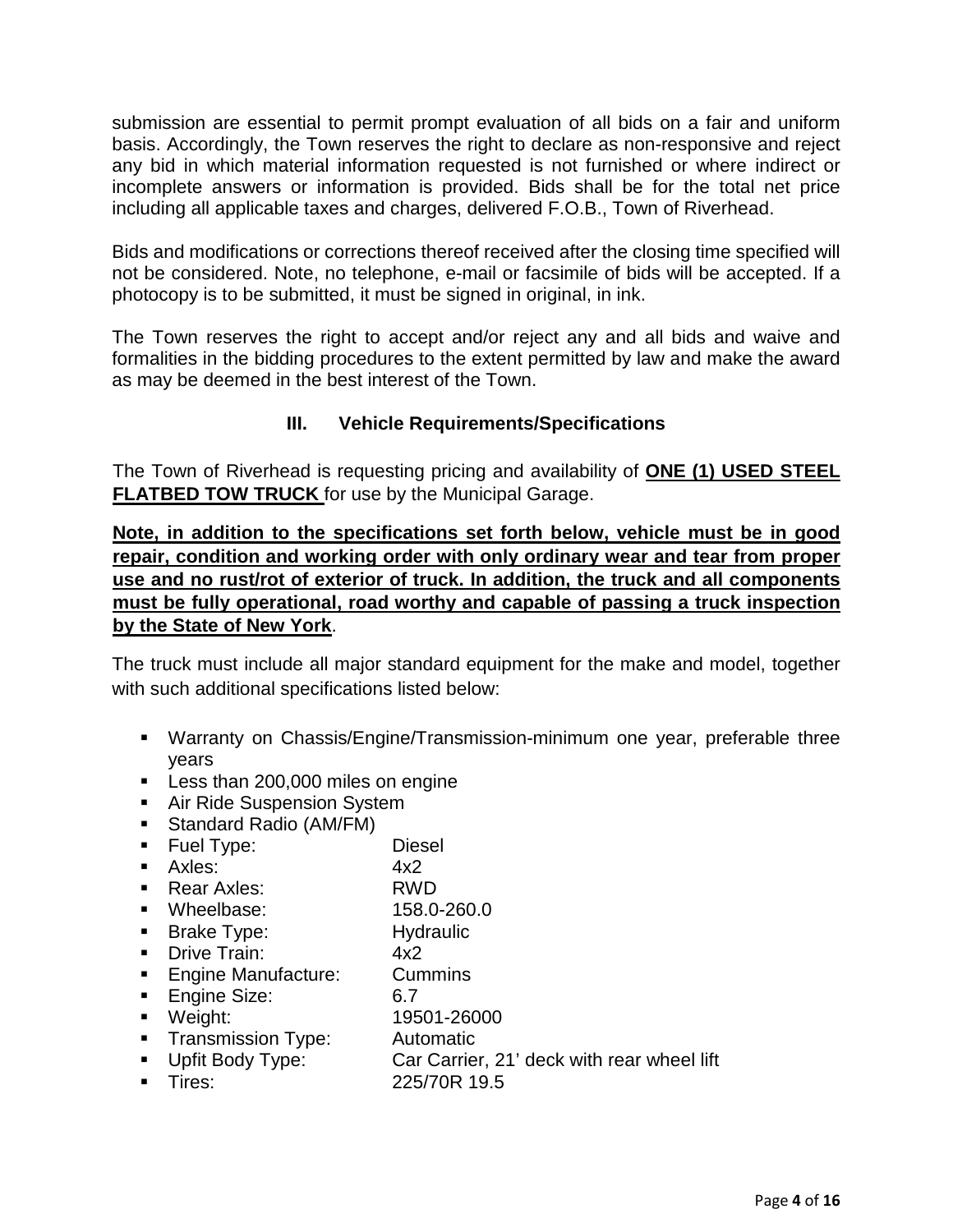## **DELIVERY MUST BE WITHIN 30 DAYS OF BID AWARD**

## **IV. General Bid Specifications**

#### **Bid Form**

Each bid shall be submitted on the required Bid Sheet; Exceptions to Specifications, Bidder Qualifications, Non-Collusive Bidding Certificate and Iran Divestment Act Certification must be submitted with each bid and must be signed by the same individual entering the bid. All bids or bidders not adhering to any of the requirements herein may be rejected.

**Inspection:** The Town reserves the right and shall be at liberty to inspect the truck and all equipment and shall have the right to reject the truck, equipment, all materials and workmanship which do not conform to the specification provided; however, the Town is under no duty to make such inspection. If the inspection indicates that repairs are necessary for the intended use of the truck by the town, the bidder may be offered the option to perform the repairs at the bidder's expense prior to the purchase of the truck by the Town. The Town's judgment of required repairs is not subject to negotiation or challenge.

Prior to delivery, the truck shall be completely serviced as necessary to assure proper operation and function.

All parts or attachments not specifically mentioned but necessary to complete the truck must be furnished and must conform to the highest standards of quality of material and workmanship provided in good engineering practice and intended in these specifications. The truck will be judged on stability and safety, ability to carry out Town's present operations, ease of operation and maintenance, driver's comfort, price and delivery date. These specifications shall be considered minimum unless otherwise stated. All variations from the stated specification must be clearly noted on the Bid Proposal.

Final inspection and acceptance of the truck for conformity with the specifications shall be made by George Woodson, Highway Superintendent or such designated representative of said Town Municipal Garage/Municipal Garage.

**Delivery**: The delivery date or term within which the proposed item(s) will be delivered shall be stated in the space provided under Delivery Information. Failure by the successful seller to notify the Town of Riverhead immediately of any delivery beyond the stated date or terms is cause for him to be held responsible for damages incurred as a result of an extended delivery time.

All equipment/material, spare parts and supplies shall be delivered F.O.B. destination, delivery charges prepaid and added, to the following location, unless otherwise indicated on the Bid Sheet labeled "IV. Bid".

**Material and Equipment Specified by Name:** Whenever any material or equipment is specified by patent or proprietary name or by the name of the manufacturer, unless stated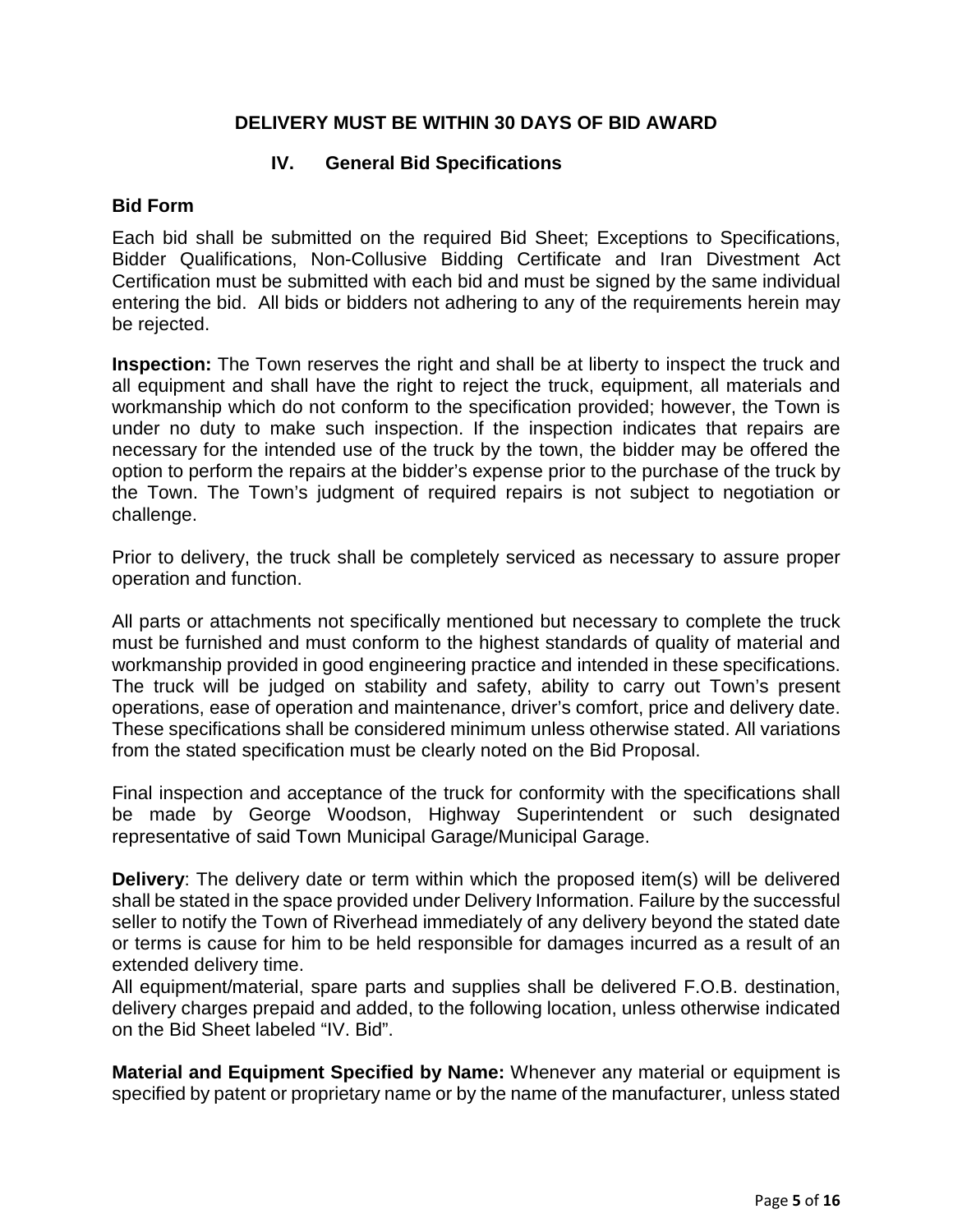differently, such specification shall be considered as if followed by the words "or acceptable equal", whether or not such words appear. The seller may offer material or equipment with equal or better qualities and performance in substitution for those specified which he considers would be in the Town's interest to accept. No verbal offers for substitution will be acknowledged or considered from sellers, distributors, manufacturers or subcontractors. Any such offers shall be made in writing to the Highway Superintendent for his consideration with the submission of the proposal and the seller shall include sufficient data which, together with any other data the Town may require, will enable the Town to assess the acceptability of the material or equipment. Such acceptance by the Town shall not relieve the seller from full responsibility from the efficiency and quality and performance of the substitute material or equipment, in the same manner and degree as the material and equipment specified by name.

It should be understood that specifying a brand name, components and/or equipment in these specifications shall not relieve the seller from full responsibility to produce the products in accordance with the performance warranty and contractual requirements. The seller is responsible for notifying the Town of any inappropriate brand name, component and/or equipment that may be called for in the specifications, and to propose a suitable substitute for consideration.

**Bid Postponement and Amendment**: The Town of Riverhead reserves the right to revise or amend the specifications up to the time set for opening the bids. Such revisions and amendments, if any, shall be announced by amendments to this solicitation. Copies of such amendments shall be furnished to all prospective sellers. Prospective sellers are defined as those sellers listed on the Town's bids list for this material, or who have obtained bid documents subsequent to the bid advertisement. If the revisions and amendments require changes in quantities or prices proposed, or both, the date set for opening bids may be postponed by such number of days as in the opinion of the Town shall enable sellers to revise their bids. In any case, the bid opening shall be at least two (2) working days after the last amendment, and the amendment shall include an announcement of the new date, if applicable, for the opening of bids.

**Single Bid Response**: If only one bid is received in response to the invitation for bids, a detailed cost proposal may be requested of the single Seller. A cost/price analysis and evaluation and/or audit may be performed of the cost proposal in order to determine if the price is fair and reasonable.

**Bid Withdrawal**: After the bids are opened, bids may not be withdrawn for thirty (30) calendar days. Prior to the date/time set for the bid opening, however, bids may be modified or withdrawn by the Seller's authorized representative in person, or by written telegraphic notice. If bids are modified or withdrawn in person, the authorized representative shall make his identity known and shall sign a receipt for the bid.

**Award**: The Town of Riverhead reserves the right to accept bids, award bids and/or not award bids based on one vehicle or more than one vehicle or award separate (more than one) bids based upon the type of vehicle set forth in the specifications; to reject any and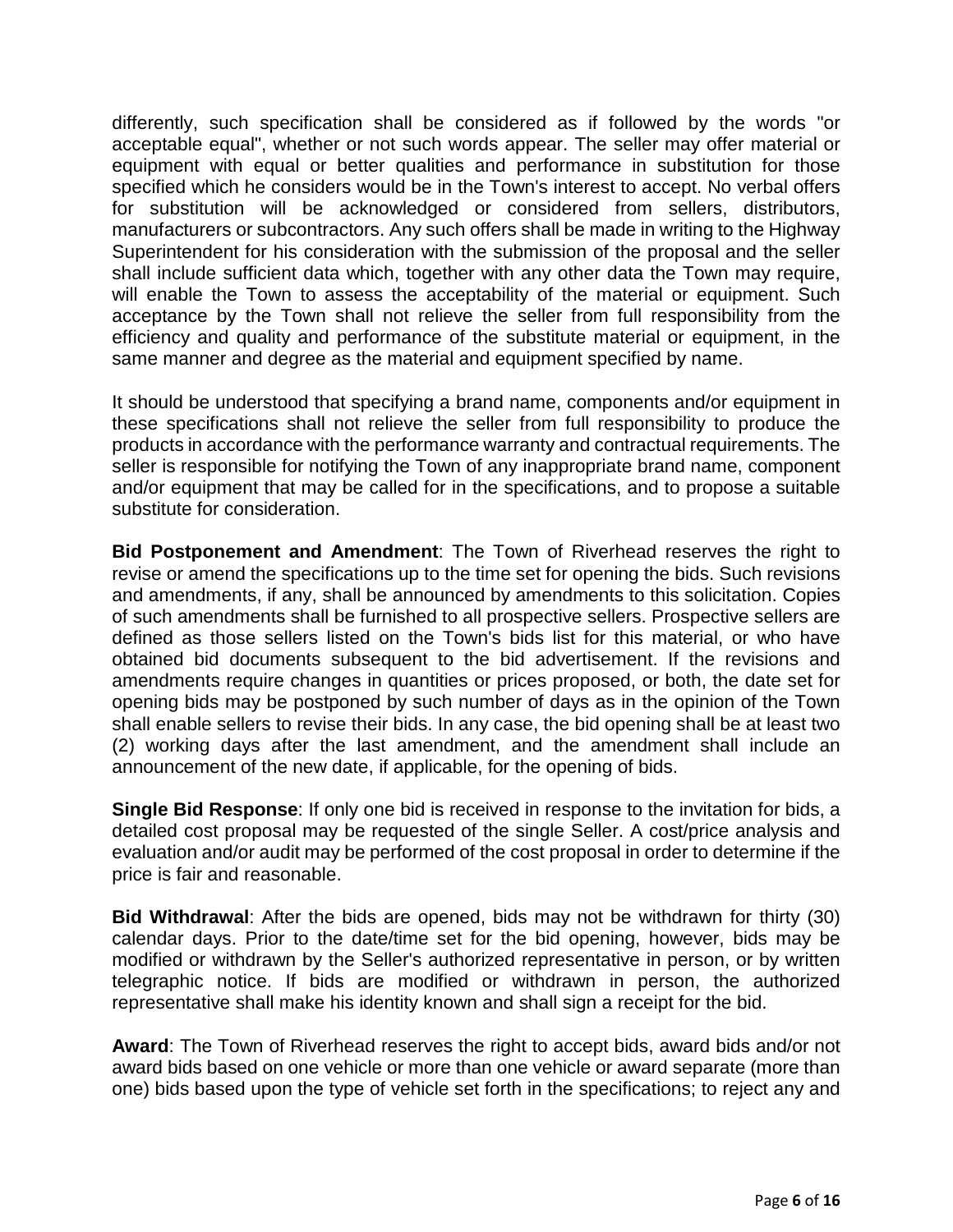all bids, to waive any informality in the bids, and to accept the bid that appears from all consideration to be for the best interest of the Town of Riverhead.

In determining and evaluating the best bid, the prices will not necessarily be controlling, but quality, equality, efficiency, utility, general terms, delivery, suitability of the equipment/material offered, and the reputation of the equipment/material in general use will also be considered with any other relevant factors. The Highway Superintendent and/or the Purchasing Agent shall be the judges in the determination of these matters.

Notice of bid award, if bid be awarded, will be made within thirty (30) days of opening of bids to the lowest responsive and responsible seller, whose bid proposal complies with all the requirements in the bid specifications.

**Title**: Title to the truck and all equipment shall pass to the Town at the F.O.B. point designated under Delivery, subject to the right of the Town to reject upon inspection.

**Acceptance and Payment**: Acceptance shall be made at the time all equipment/material is operational and in proper working order as determined by and to the satisfaction of the Town of Riverhead. Acceptance of the equipment/material shall be determined on the basis of technical completeness, performance and adherence to the operational requirements and functions of the specifications.

Payment will be scheduled within thirty (30) days upon complete delivery and acceptance of all material/equipment and receipt of an original and one (1) copy of an invoice complying with the terms and conditions of the award. The Town reserves the right to withhold up to ten percent (10%) of the purchase price in the event there is a conditional acceptance. Non-compliance with any one of the following requirements shall constitute a conditional acceptance:

- a) Adherence to the general construction and performance specifications.
- b) Reasonable opportunity for truck and equipment/material inspection by Highway Superintendent and/or Town Purchasing Agent.
- c) Receipt of manuals (if applicable).

**Guarantee:** All vehicles, equipment and materials including all parts and assemblies, if applicable, shall be guaranteed against defects in material and workmanship for a period of at least one (1) year after acceptance. Guarantee shall commence at the time of official acceptance by the Town. Where it is required to repair, replace, resurface, replant or to modify, alter, add or remove hardware, parts, components, or related accessories for the purpose of insuring proper appearance, performance or operation, such operations shall be done as required until such time as acceptable performance has been established.

Note, Seller shall be responsible for any costs related to repairs necessary to pass New York State Inspection.

Problems which occur shall be corrected in an appropriate fashion under guarantee. Seller shall be responsible to attend to and remedy such items within a reasonable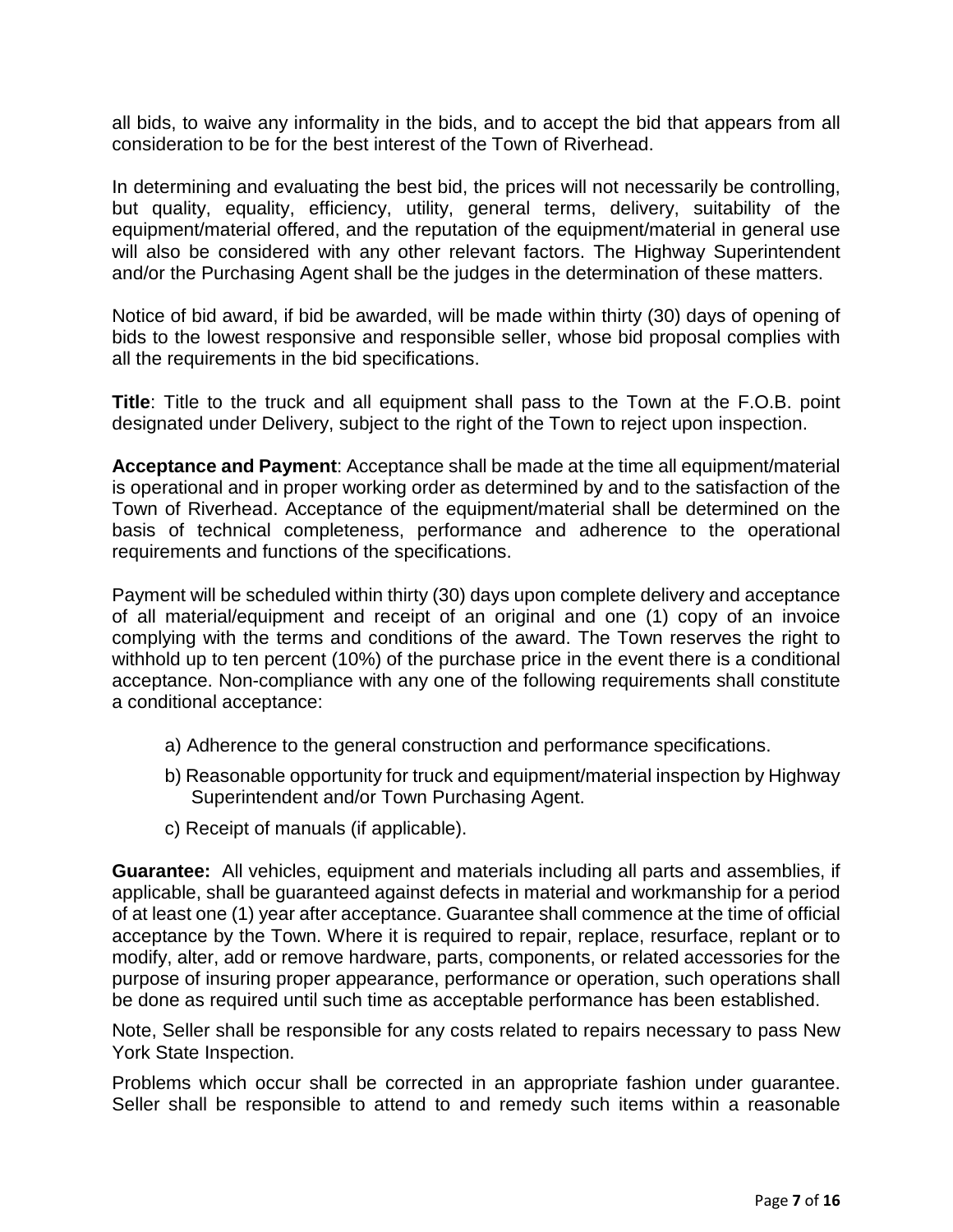amount of time. Appropriate logs and schedules shall be maintained to reflect these items and their redress.

**Piggybacking Clause Method of Award:** The contract, if awarded, will be to the lowest responsive/responsible bidder(s) in part or in whole who meet(s) all the terms of the specifications. The TOWN guarantees no minimum or maximum purchases or contracts as a result of award of this bid. The Town of Riverhead reserves the right to allow all municipal and not for profit organizations authorized under the General Municipal Laws of the State of New York, to purchase any goods and/or services awarded as a result of this bid in accordance with the latest amendments to NYS GML 100 through 104. However, it is understood that the extension of such contracts are at the discretion of the vendor and the vendor is only bound to any contract between the Town of Riverhead and the vendor. Additionally, the TOWN reserves the right to purchase any goods or services included as a part of this bid from any means legally available to it.

**SEXUAL HARASSMENT:** "By submission of this bid, each bidder and each person signing on behalf of any bidder certifies, and in the case of a joint bid each party thereto certifies as to its own organization, under penalty of perjury, that the bidder has and has implemented a written policy addressing sexual harassment prevention in the workplace and provides annual sexual harassment prevention training to all of its employees. Such policy shall, at a minimum, meet the requirements of §201-G of the Labor Law."

**New York Law**: The Notice to Bidders and Bid Specifications shall be governed according to the laws of the State of New York.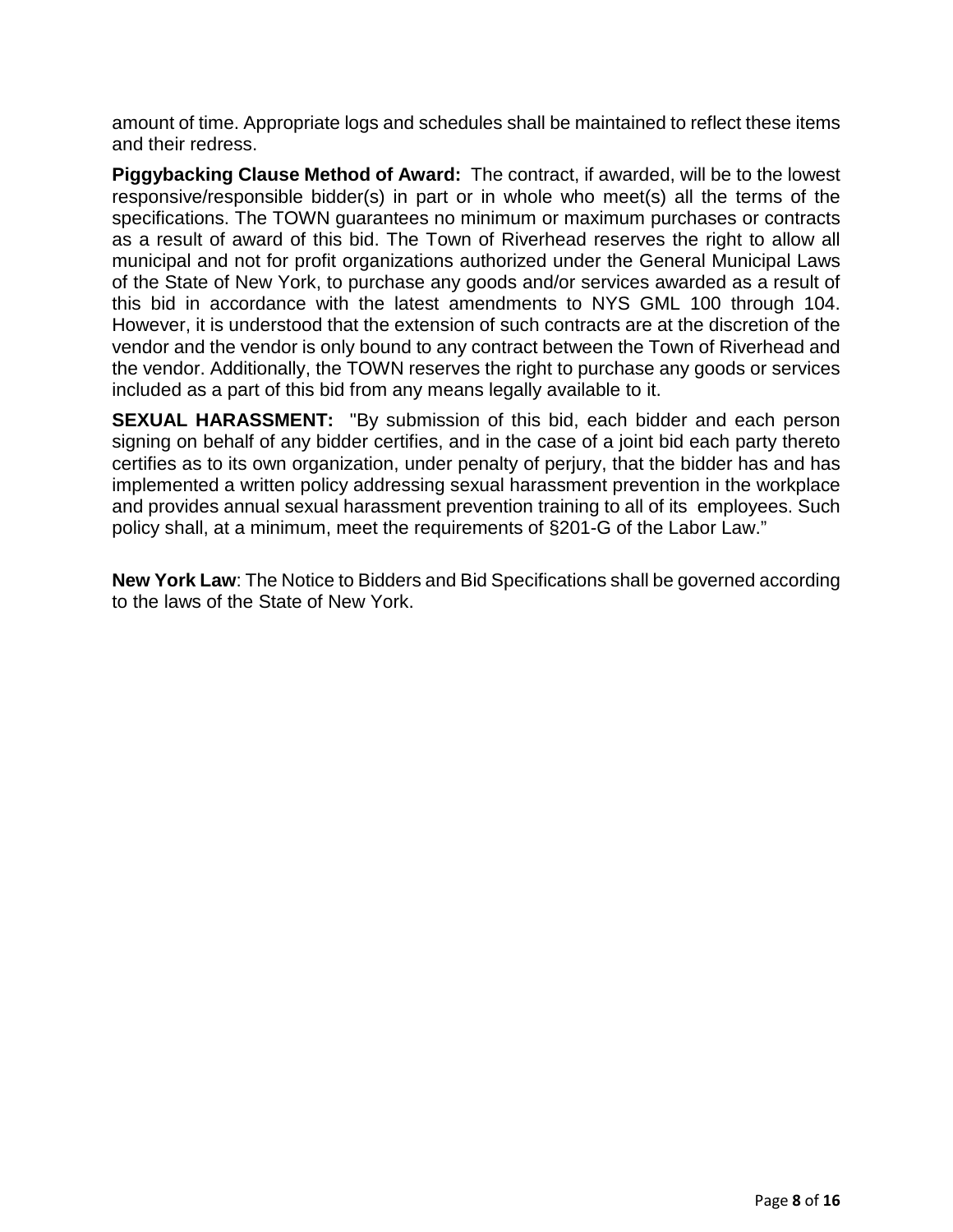## **V. Bid Sheet**

## **ONE (1) USED STEEL FLATBED TOW TRUCK**

The flatbed tow truck must include all major standard equipment for the make and model "**ONE (1) USED STEEL FLATBED TOW TRUCK**" together with such additional equipment listed below:

\_\_\_\_\_\_\_\_\_\_\_\_\_\_\_\_\_\_\_\_\_\_\_\_\_\_\_\_\_\_\_\_\_\_\_\_\_\_\_\_\_\_\_\_\_\_\_\_\_\_\_\_\_\_\_\_\_\_\_\_\_\_\_\_\_\_\_\_\_\_

\_\_\_\_\_\_\_\_\_\_\_\_\_\_\_\_\_\_\_\_\_\_\_\_\_\_\_\_\_\_\_\_\_\_\_\_\_\_\_\_\_\_\_\_\_\_\_\_\_\_\_\_\_\_\_\_\_\_\_\_\_\_\_\_\_\_\_\_\_\_

\_\_\_\_\_\_\_\_\_\_\_\_\_\_\_\_\_\_\_\_\_\_\_\_\_\_\_\_\_\_\_\_\_\_\_\_\_\_\_\_\_\_\_\_\_\_\_\_\_\_\_\_\_\_\_\_\_\_\_\_\_\_\_\_\_\_\_\_\_\_

\_\_\_\_\_\_\_\_\_\_\_\_\_\_\_\_\_\_\_\_\_\_\_\_\_\_\_\_\_\_\_\_\_\_\_\_\_\_\_\_\_\_\_\_\_\_\_\_\_\_\_\_\_\_\_\_\_\_\_\_\_\_\_\_\_\_\_\_\_\_

\_\_\_\_\_\_\_\_\_\_\_\_\_\_\_\_\_\_\_\_\_\_\_\_\_\_\_\_\_\_\_\_\_\_\_\_\_\_\_\_\_\_\_\_\_\_\_\_\_\_\_\_\_\_\_\_\_\_\_\_\_\_\_\_\_\_\_\_\_\_

 $\_$  ,  $\_$  ,  $\_$  ,  $\_$  ,  $\_$  ,  $\_$  ,  $\_$  ,  $\_$  ,  $\_$  ,  $\_$  ,  $\_$  ,  $\_$  ,  $\_$  ,  $\_$  ,  $\_$  ,  $\_$  ,  $\_$  ,  $\_$  ,  $\_$ 

|                                                      | , certify that the flatbed tow truck described above                                     |
|------------------------------------------------------|------------------------------------------------------------------------------------------|
|                                                      | and offered for sale is good repair, condition and working order with only ordinary wear |
|                                                      | and tear from proper use and no rust/rot of exterior of truck. In addition, the street   |
|                                                      | sweeper/truck and all components are fully operational, road worthy and capable of       |
| passing a truck inspection by the State of New York. |                                                                                          |

| <b>BID PRICE:</b> | $\frac{1}{2}$ |  |
|-------------------|---------------|--|
|                   |               |  |
|                   |               |  |
|                   |               |  |
|                   |               |  |
| Email:            |               |  |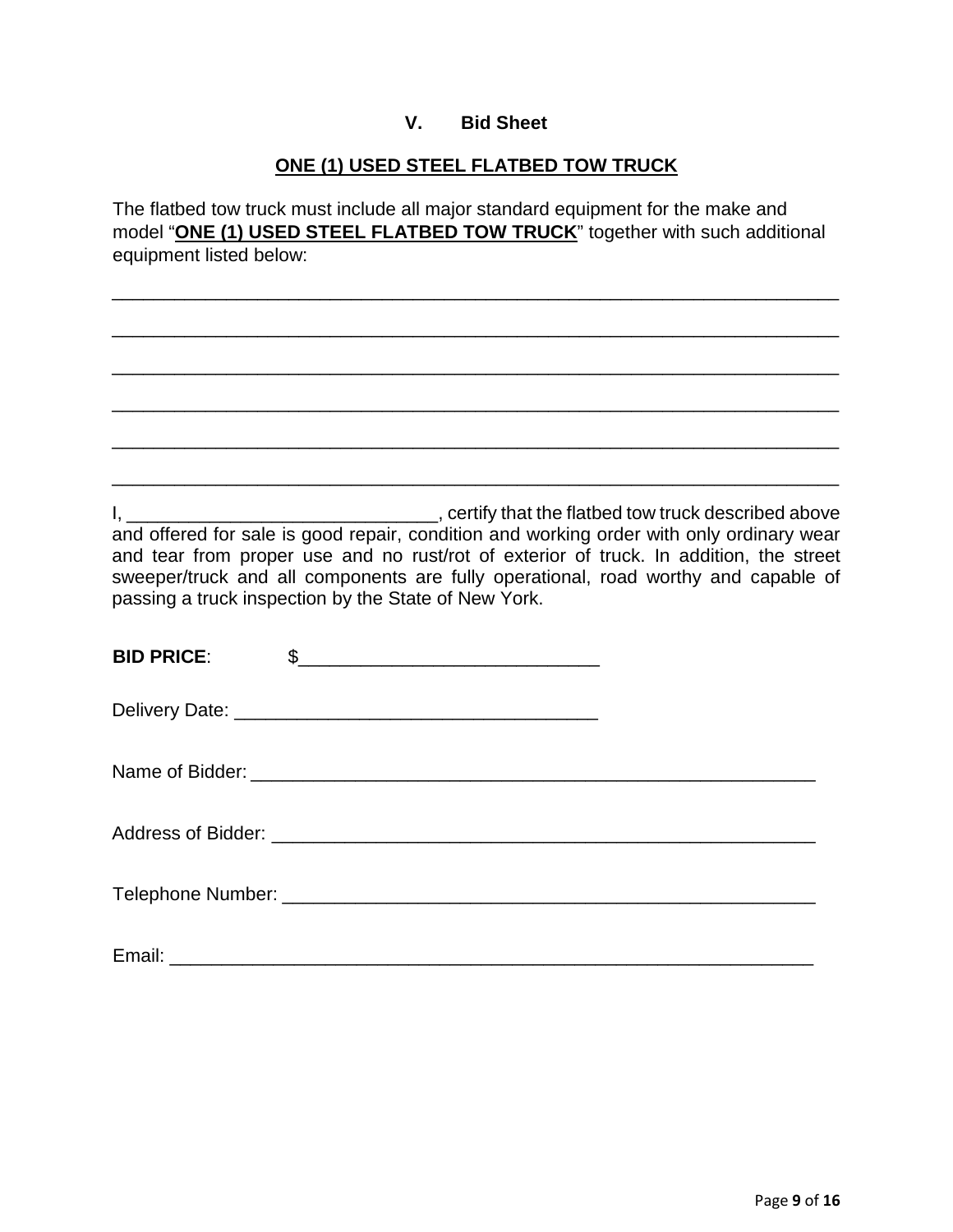## **VI. Exceptions to Specifications**

## **REQUIRED DATA (Please complete for any exception to the specifications)**

**\_\_\_\_\_\_\_\_\_\_\_\_\_\_\_\_\_\_\_\_\_\_\_\_\_\_\_\_\_\_\_\_\_\_\_\_\_\_\_\_\_\_\_** *(*Identify on the line above Year, Model*)*

Please identify the exceptions to the specifications by checking the appropriate box (see VI (A) below) and provide description of item(s) offered for consideration and/or as and for "equivalent" (see VI (B) below).

A. Please check appropriate boxes to identify exception to bid specifications set for in Part III of these specifications:

|        | Condition of Truck Engine/Mechanical/Parts (good repair, condition and                                                                                   | working |
|--------|----------------------------------------------------------------------------------------------------------------------------------------------------------|---------|
|        | <b>Condition of Truck Exterior</b><br>Engine: 2008 2009 2010 2020 2020 2021 2022 2022 2023 2024 2022 2023 2024 2022 2023 2024 2022 2023 2024 2022 20     |         |
|        | Inside/outside controls                                                                                                                                  |         |
|        | Delivery must be within 30 days of bid award                                                                                                             |         |
|        | Warranty for Chassis/Engine/Transmission                                                                                                                 |         |
|        |                                                                                                                                                          |         |
|        | B. Exceptions to the specifications of any bid items stated herein shall be fully described in writing<br>by the contractor in the space provided below: |         |
|        |                                                                                                                                                          |         |
|        |                                                                                                                                                          |         |
|        |                                                                                                                                                          |         |
|        |                                                                                                                                                          |         |
|        |                                                                                                                                                          |         |
| TITLE: |                                                                                                                                                          |         |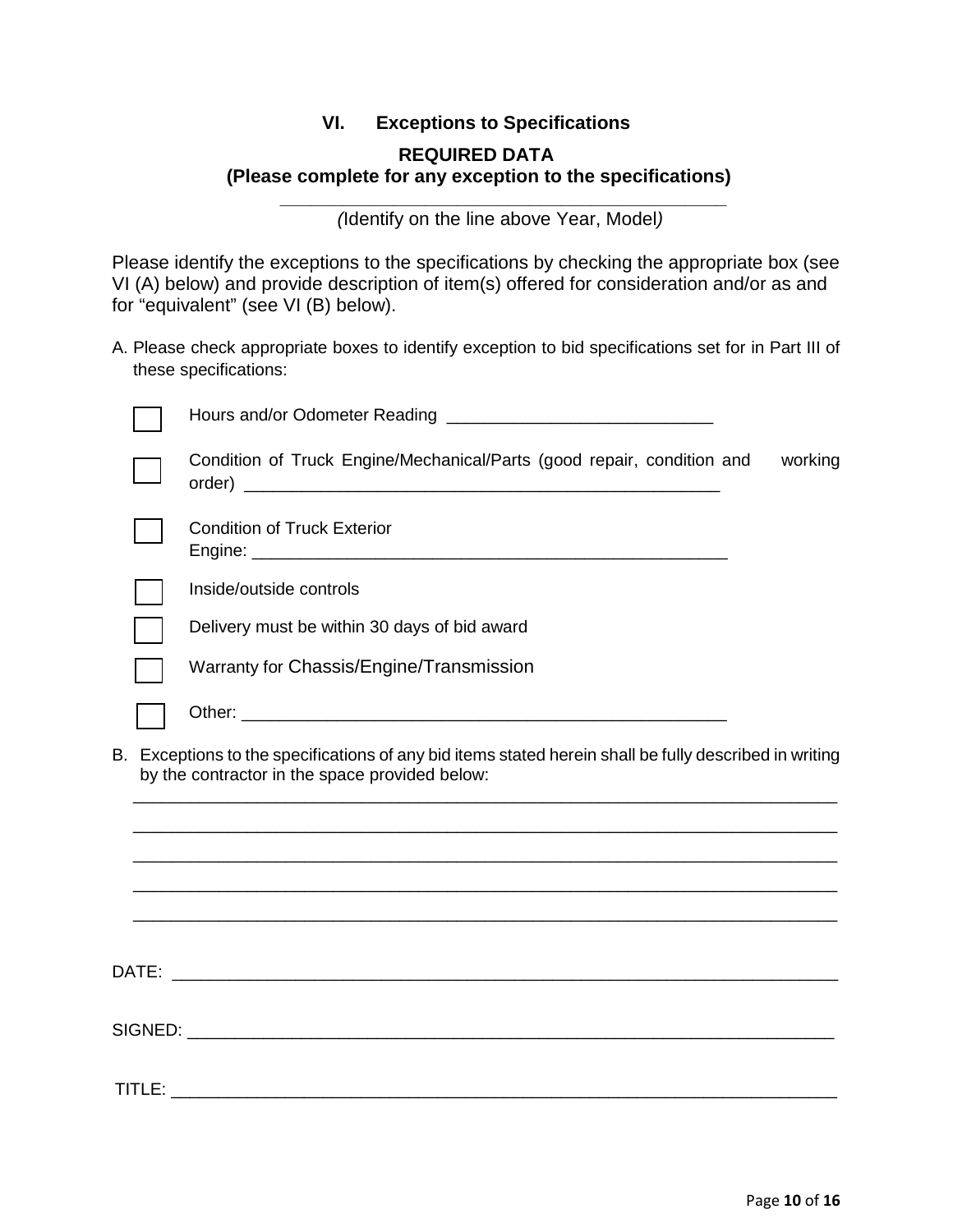#### **BIDDER QUALIFICATIONS**

All questions must be answered and the information given must be clear and comprehensive. If necessary, questions may be answered on separate attached sheets.

#### **Section A.**

1. Name of Bidder/Organization:

\_\_\_\_\_\_\_\_\_\_\_\_\_\_\_\_\_\_\_\_\_\_\_\_\_\_\_\_\_\_\_\_\_\_\_\_\_\_\_\_\_\_\_\_\_\_\_\_\_\_\_\_\_\_\_\_\_ 2. Main Office Address:

\_\_\_\_\_\_\_\_\_\_\_\_\_\_\_\_\_\_\_\_\_\_\_\_\_\_\_\_\_\_\_\_\_\_\_\_\_\_\_\_\_\_\_\_\_\_\_\_\_\_\_\_\_\_\_\_\_ 3. When Organized:

\_\_\_\_\_\_\_\_\_\_\_\_\_\_\_\_\_\_\_\_\_\_\_\_\_\_\_\_\_\_\_\_\_\_\_\_\_\_\_\_\_\_\_\_\_\_\_\_\_\_\_\_\_\_\_\_ 4. If a Corporation, Indicate State Incorporated In:

## 5. **NAME OF PARTNERS HOME ADDRESS OF PARTNERS**

\_\_\_\_\_\_\_\_\_\_\_\_\_\_\_\_\_\_\_\_\_\_\_\_\_\_\_\_\_\_\_\_\_\_\_\_\_\_\_\_\_\_\_\_\_\_\_\_\_\_\_\_\_\_\_\_\_

(If Bidder is a FIRM, state here the name and home address of each member thereof) \_\_\_\_\_\_\_\_\_\_\_\_\_\_\_\_\_\_\_\_\_\_\_\_\_\_\_\_\_\_\_\_\_\_\_\_\_\_\_\_\_\_\_\_\_\_\_\_\_\_\_\_\_\_\_\_\_\_\_\_\_\_\_\_\_\_\_\_\_\_

\_\_\_\_\_\_\_\_\_\_\_\_\_\_\_\_\_\_\_\_\_\_\_\_\_\_\_\_\_\_\_\_\_\_\_\_\_\_\_\_\_\_\_\_\_\_\_\_\_\_\_\_\_\_\_\_\_\_\_\_\_\_\_\_\_\_\_\_\_\_ If Bidder is a CORPORATION, complete the information below:

\_\_\_\_\_\_\_\_\_\_\_\_\_\_\_\_\_\_\_\_\_\_\_\_\_\_\_\_\_\_\_\_\_\_\_\_\_\_\_\_\_\_\_\_\_\_\_\_\_\_\_\_\_\_\_\_

\_\_\_\_\_\_\_\_\_\_\_\_\_\_\_\_\_\_\_\_\_\_\_\_\_\_\_\_\_\_\_\_\_\_\_\_\_\_\_\_\_\_\_\_\_\_\_\_\_\_\_\_\_\_\_\_\_\_\_\_

Name and Address of President:

\_\_\_\_\_\_\_\_\_\_\_\_\_\_\_\_\_\_\_\_\_\_\_\_\_\_\_\_\_\_\_\_\_\_\_\_\_\_\_\_\_\_\_\_\_\_\_\_\_\_\_\_\_\_\_\_\_\_\_\_ Name and Address of Vice President:

Name and Address of Secretary:

6. Does any other contractor, vendor or person have, hold, or may derive any actual or beneficial percentage of interest in any other form of ownership of the Offeror in an amount of 5% or more? Yes/No If yes, please provide:

| $\cdots$ |
|----------|
|----------|

Address:

#### **Section B.**

Provide information below regarding similar contracts held: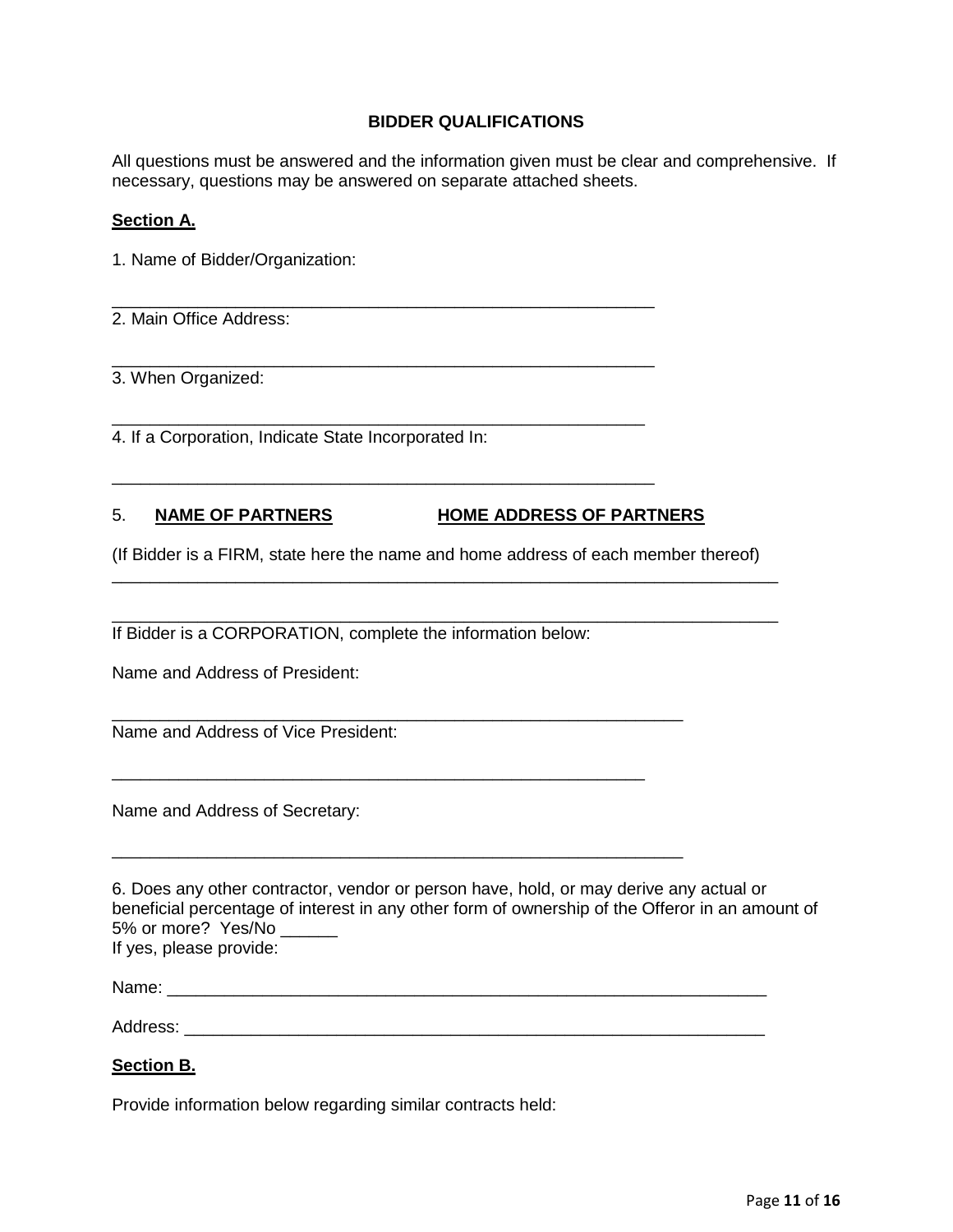| Organization Name:<br><u> 1965 - Jan James Barbara, mandat a shekara 1965</u>       | Contact Person (Name and Phone Number):                                                                                                                                                                                                                                      |
|-------------------------------------------------------------------------------------|------------------------------------------------------------------------------------------------------------------------------------------------------------------------------------------------------------------------------------------------------------------------------|
| <b>Amount of Contract:</b>                                                          | Date Completed:                                                                                                                                                                                                                                                              |
| Section C.                                                                          |                                                                                                                                                                                                                                                                              |
| 1. Have you ever failed to complete any contract awarded to you? Yes/No             |                                                                                                                                                                                                                                                                              |
| 2. Have you ever defaulted on a contract? Yes/No _____ If yes, state where and why: |                                                                                                                                                                                                                                                                              |
| organization that failed to complete a contract? Yes/No _____                       | 3. Has any officer or partner of your organization ever been an officer or partner of some other                                                                                                                                                                             |
| If yes, state name of individual, other organization and reason:                    |                                                                                                                                                                                                                                                                              |
| own name? Yes/No ______ if yes, state name and reason:                              | 4. Has any officer or partner of your organization ever failed to complete a contract in his/her                                                                                                                                                                             |
| 5. In what other lines of business are you financially interested?                  |                                                                                                                                                                                                                                                                              |
| 6. Who will personally supervise this contract?                                     |                                                                                                                                                                                                                                                                              |
| Name and Phone Number                                                               | <b>Title</b>                                                                                                                                                                                                                                                                 |
| as required by the "Bid Proposal"? Yes/No ______                                    | 7. Do you have, or can you obtain, sufficient personnel and equipment to perform this contract                                                                                                                                                                               |
| 8. Provide names and phone numbers of local (Long Island) government references:    |                                                                                                                                                                                                                                                                              |
| response:                                                                           | <u> 1989 - Johann Stoff, deutscher Stoff, der Stoff, der Stoff, der Stoff, der Stoff, der Stoff, der Stoff, der S</u><br><u> 1989 - Johann Stoff, amerikansk politiker (d. 1989)</u><br>9. Provide contact names and phone numbers for emergencies that require an immediate |
|                                                                                     | 10. List all major equipment you will utilize to perform all work. Indicate whether you currently                                                                                                                                                                            |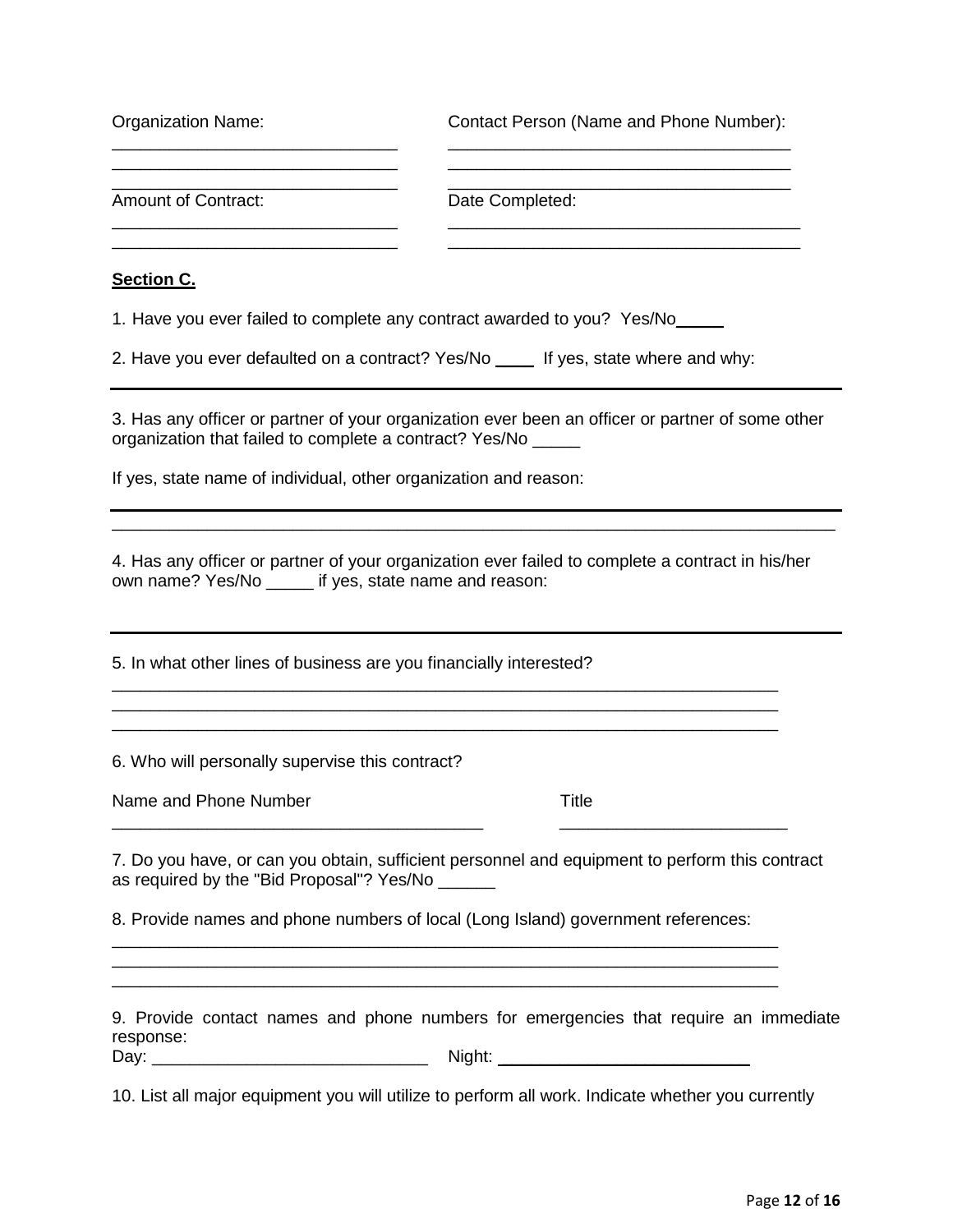own or lease the equipment, or will lease it (attach a separate sheet if necessary).

11. Successful Offeror shall provide the Town, at the signing of the contract, the following information:

\_\_\_\_\_\_\_\_\_\_\_\_\_\_\_\_\_\_\_\_\_\_\_\_\_\_\_\_\_\_\_\_\_\_\_\_\_\_\_\_\_\_\_\_\_\_\_\_\_\_\_\_\_\_\_\_\_\_\_\_\_\_\_\_\_\_\_\_\_\_ \_\_\_\_\_\_\_\_\_\_\_\_\_\_\_\_\_\_\_\_\_\_\_\_\_\_\_\_\_\_\_\_\_\_\_\_\_\_\_\_\_\_\_\_\_\_\_\_\_\_\_\_\_\_\_\_\_\_\_\_\_\_\_\_\_\_\_\_\_\_ \_\_\_\_\_\_\_\_\_\_\_\_\_\_\_\_\_\_\_\_\_\_\_\_\_\_\_\_\_\_\_\_\_\_\_\_\_\_\_\_\_\_\_\_\_\_\_\_\_\_\_\_\_\_\_\_\_\_\_\_\_\_\_\_\_\_\_\_\_\_

- a. Table of Organization of the CONTRACTOR showing the names and addresses of all individuals serving on the Board of Directors or comparable body of the CONTRACTOR.
- b. Proof of financial capability and a detailed financial statement.

#### **Section D.**

(\*Delete phrases that are not applicable)

I, \_\_\_\_\_\_\_\_\_\_\_\_\_\_\_\_\_\_\_\_\_\_\_\_\_\_\_\_\_\_\_\_\_\_\_\_\_\_\_\_ the \*(applicant herein), (an officer or agent

of the corporate applicant) namely its \_\_\_\_\_\_\_\_\_\_\_\_\_\_\_\_\_\_\_\_\_,(list corporate interest)

(swears) or (affirms) under the penalties of perjury that:

1. The following persons have a direct or indirect interest in this bid:

| <b>NAME</b> | <b>DDF00</b><br>∼ |  |
|-------------|-------------------|--|
|             |                   |  |

\_\_\_\_\_\_\_\_\_\_\_\_\_\_\_\_\_\_\_\_\_\_\_\_\_\_\_\_\_\_\_\_\_\_\_\_\_\_\_\_\_\_\_\_\_\_\_\_\_\_\_\_\_\_\_\_\_\_\_\_\_\_\_\_\_\_\_\_\_\_\_\_\_\_\_\_

\_\_\_\_\_\_\_\_\_\_\_\_\_\_\_\_\_\_\_\_\_\_\_\_\_\_\_\_\_\_\_\_\_\_\_\_\_\_\_\_\_\_\_\_\_\_\_\_\_\_\_\_\_\_\_\_\_\_ (In case of

corporations, all officers of the corporation and stockholders owning more than 5% of the corporate stock must be listed. Attach an additional sheet, if necessary).

2. The following person(s) listed immediately above are related by blood or marriage to an officer or employee of the OWNER. Attach an additional sheet, if necessary.

| <b>NAME</b> | <b>RELATIONSHIP</b> | NAME/POSITION OF<br><b>EMPLOYEE/OFFICER</b> |
|-------------|---------------------|---------------------------------------------|
|             |                     |                                             |
|             |                     |                                             |
|             |                     |                                             |

False statements made herein are punishable as a Class A misdemeanor pursuant to 210.45 of the Penal Law.

Legal Name of Person/Firm/Corporation

By: \_\_\_\_\_\_\_\_\_\_\_\_\_\_\_\_\_\_\_\_\_\_\_\_\_\_\_\_\_\_\_\_\_\_

\_\_\_\_\_\_\_\_\_\_\_\_\_\_\_\_\_\_\_\_\_\_\_\_\_\_\_\_\_\_\_\_\_\_\_\_\_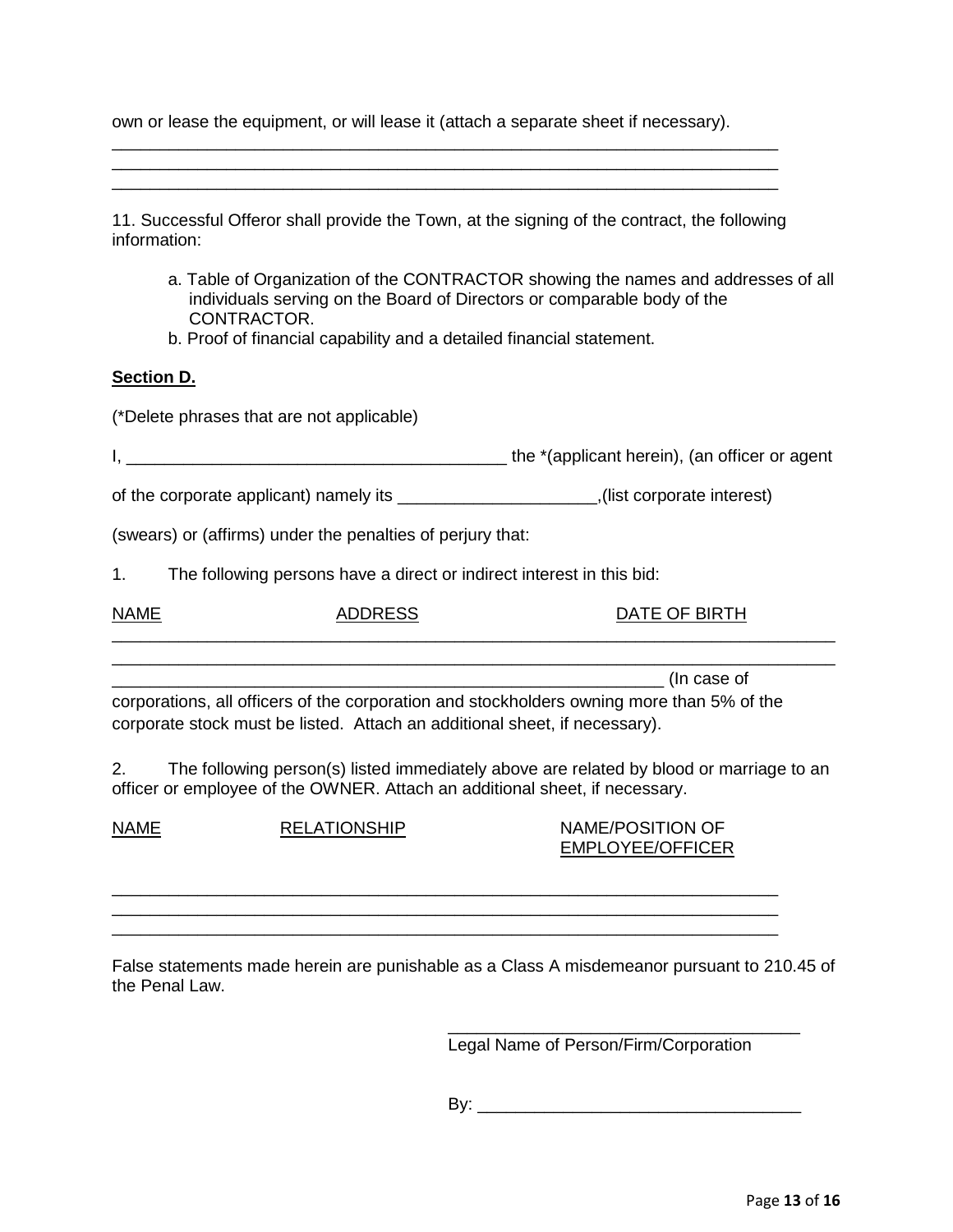## **GENERAL MUNICIPAL LAW – SECTION 103-d**

#### **Non-Collusive Bidding Certificate**

By submission of this bid, each bidder and each person signing on behalf of any bidder certifies, and in the case of a joint bid, each party thereto certifies as to its own organization, under the penalty of perjury, that to the best of his knowledge and belief:

- (A) The prices in this bid have been arrived at independently without collusion, consultation, communication or agreement, and for the purpose of restricting competition, as to any matter relating to such prices with any other bidder or with any competitor or potential competitor;
- (B) Unless otherwise required by law, the prices which have been quoted in this bid have not been knowingly disclosed by the bidder prior to the opening, directly or indirectly to any other bidder, competitor or potential competitor;
- (C) No attempt has been or will be made by the bidder to induce any other person, partnership, or corporation to submit or not to submit a bid for the purpose of restricting competition.

I hereby affirm, under the penalty of perjury, the foregoing statement is true:

| Signed by: __ |  |
|---------------|--|
| Title:        |  |
| Date:         |  |

Affix corporate seal if contractor is a corporation.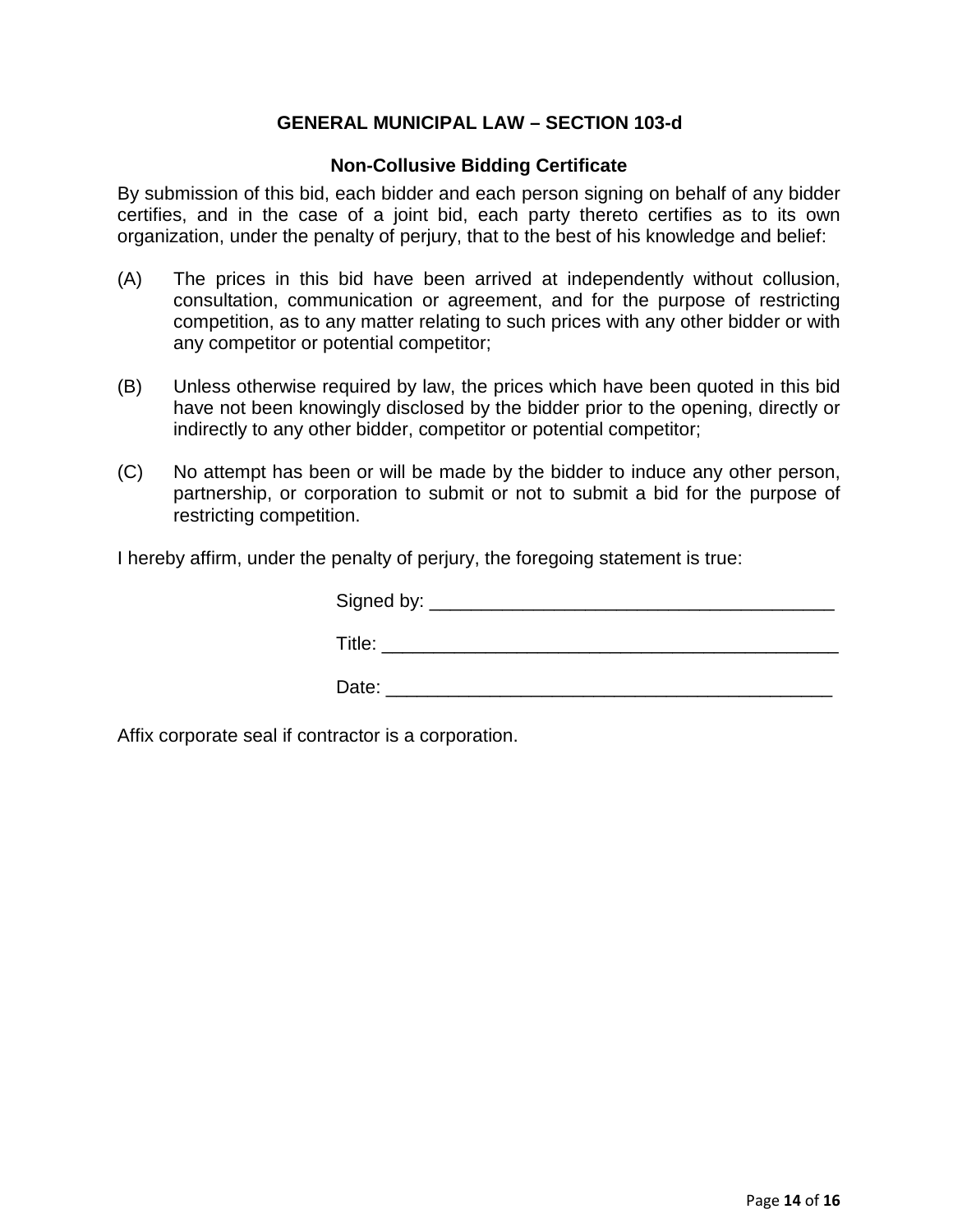#### **IRAN DIVESTMENT ACT CERTIFICATION**

As a result of the Iran Divestment Act of 2012 (Act), Chapter 1 of the 2012 Laws of New York, a new provision has been added to the State Finance Law (SFL), § 165-a, effective April 12, 2012. Under the Act, the Commissioner of the Office of General Services (OGS) will be developing a list (prohibited entities list) of "persons" who are engaged in "investment activities in Iran" (both are defined terms in the law). Pursuant to SFL § 165 a(3)(b), the initial list is expected to be issued no later than 120 days after the Act's effective date, at which time it will be posted on the OGS website.

By submitting a bid in response to this solicitation or by assuming the responsibility of a Contract awarded hereunder, Bidder/Contractor (or any assignee) certifies that once the prohibited entities list is posted on the OGS website, it will not utilize on such Contract any subcontractor that is identified on the prohibited entities list.

Additionally, Bidder/Contractor is advised that once the list is posted on the OGS website, any Contractor seeking to renew or extend a Contract or assume the responsibility of a Contract awarded in response to the solicitation, must certify at the time the Contract is renewed, extended or assigned that it is not included on the prohibited entities list.

During the term of the Contract, should the TOWN OF RIVERHEAD receive information that a person is in violation of the above-referenced certification, the TOWN OF RIVERHEAD will offer the person an opportunity to respond. If the person fails to demonstrate that it has ceased its engagement in the investment which is in violation of the Act within 90 days after the determination of such violation, then the TOWN OF RIVERHEAD shall take such action as may be appropriate including, but not limited to, imposing sanctions, seeking compliance, recovering damages, or declaring the Contractor in default.

The TOWN OF RIVERHEAD reserves the right to reject any bid or request for assignment for an entity that appears on the prohibited entities list prior to the award of a contract, and to pursue a responsibility review with respect to any entity that is awarded a contract and appears on the prohibited entities list after contract award.

| Signature:         |  |
|--------------------|--|
| <b>Print Name:</b> |  |
| Title:             |  |
| Company Name:      |  |
| Date:              |  |